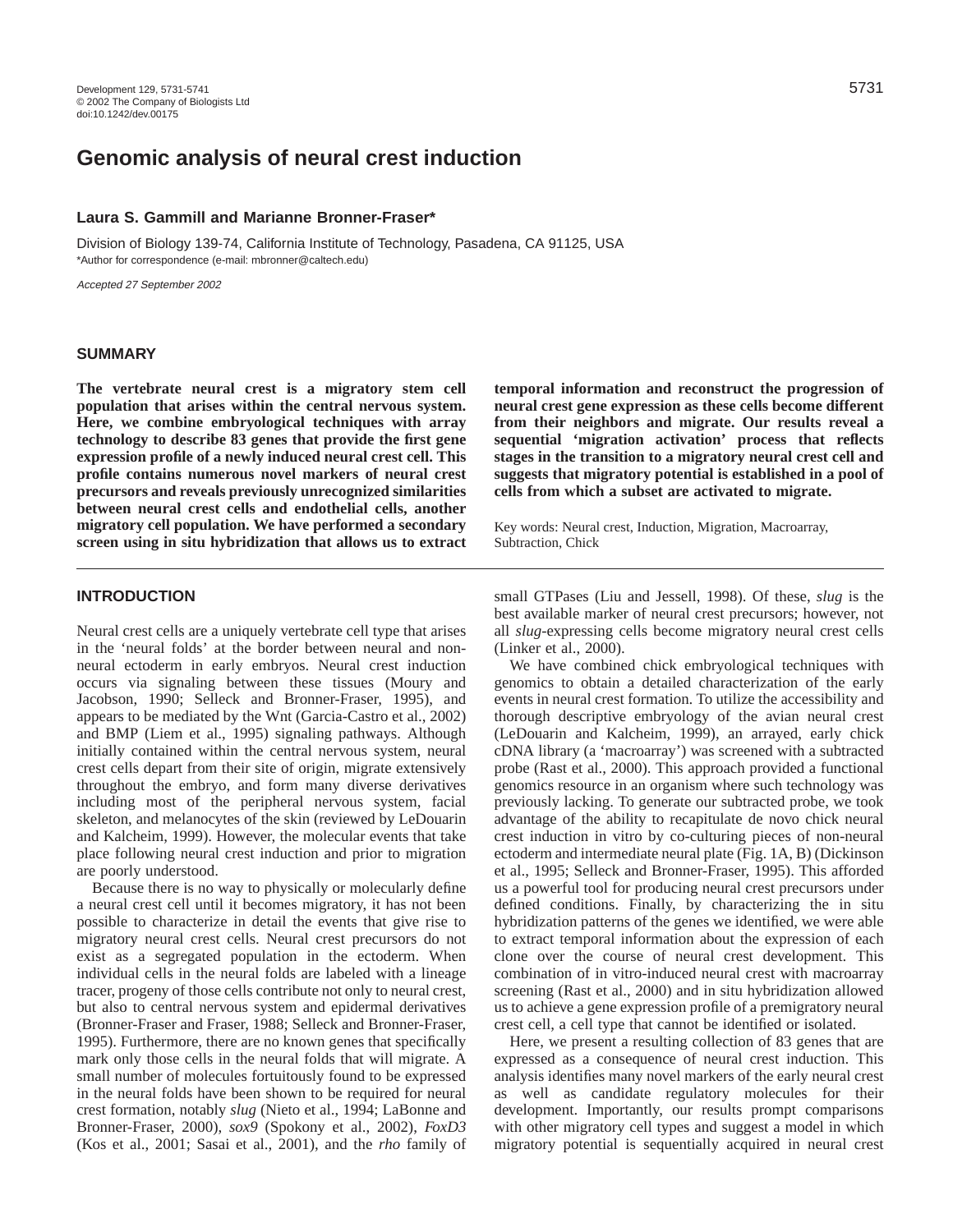precursors, with this potential being activated in only a subset of cells by a signal to migrate.

## **MATERIAL AND METHODS**

#### **Embryos and explants**

Fertile chicken eggs (White Leghorn) were incubated for 30-42 hours to obtain 4- to 16-somite embryos. Embryos were fixed overnight at 4°C in 4% paraformaldehyde for in situ hybridization. For explants, tissues were dissected in Ca2+/Mg2+-free Tyrodes saline plus 0.05% trypsin. Conjugates were assembled by wrapping freshly dissected ectoderm around intermediate neural plate in embryo extract plus 10% horse serum. Explants were allowed to recover for 1 to 4 hours on ice before embedding in collagen gels and culturing for 24 hours as previously described (Dickinson et al., 1995).

#### **RNA preparation and RT-PCR**

RNA was prepared from embryos or tissue in collagen gels using Stratagene's RNA isolation kit. Collagen gels were transferred to an Eppendorf tube with forceps, as much liquid as possible was removed, lysis solution was added, and gel and tissue were dissolved by trituration. Relative quantitative reverse transcriptase-polymerase chain reaction was performed as described previously (Gammill and Sive, 1997). Poly(A) RNA was prepared using the PolyA spin mRNA isolation kit (NEB).

#### **Library construction and macroarray production**

Oligo-dT primed cDNA with an average size of 1.7 kb was prepared from 4- to 12-somite chicken embryos using the Superscript cDNA Synthesis and Plasmid Cloning kit (Gibco BRL). The cDNA was directionally cloned in the vector CS107 (Baker et al., 1999) to create a library containing  $1.5 \times 10^8$  clones/ $\mu$ g. 147,456 clones of the primary library were arrayed into 384-well plates and spotted as bacterial colonies on eight 20-cm square nylon membranes (Amersham) using the Q-bot (Genetix) in the Genomics Technology Facility at Caltech as previously described (Rast et al., 2000).

#### **Neural crest subtracted probe and hybridization**

cDNA from 72 non-neural ectoderm/neural plate conjugates were subtracted with cDNA pooled from 66 pieces of non-neural ectoderm and 68 pieces of neural plate using the hydroxylapatite chromatography method of Rast et al. (Rast et al., 2000). Macroarray filters were hybridized and analyzed as described (Rast et al., 2000). Real-time quantitative PCR was performed using a GeneAmp 5700 Sequence Detection System and SYBR Green Dye Mix (ABI) according to the manufacturers instructions. Primer sequences were as follows: slug forward 5′-CCGTCTCCTCTACCCAATGA-3′, reverse 5′-ATGGCATGAGGGTCTGAAAG-3′; S17, (Liu and Jessell, 1998); GAPDH forward 5′-GGACACTTCAAGGGCACTGT-3′, reverse 5′-TCTCCATGGTGGTGAAGACA-3′; S15 forward 5′- ACAACGGCAAGACCTTCAAC-3′, reverse 5′-CCCAAAGCTCCC-GTTTATTT-3′; EF1α forward 5′-TGTGCGTGACATGAGACAGA-3′, reverse 5′-CCGTTCTTCCACCACTGATT-3′; α-tubulin forward 5′-ACGAGGCCATCTACGACATC-3′, reverse 5′-CACCAGGTTGG-TCTGGAACT-3′.

## **In situ hybridization**

Since signal intensity on the array is not a direct measure of absolute expression levels in the embryo because of the subtraction step, clones were assessed by in situ hybridization. This serves as an independent confirmation of macroarray results and enrichment in neural crest. Antisense, digoxigenin-labeled RNA probes were prepared from one clone in each contig. The probes were hydrolyzed and in situ hybridization performed as described previously (Wilkinson, 1992) using pools of embryos ranging from the 4- to 16-somite stage.

Embryos were scored visually by examining the embryos at a variety of angles to reduce optical effects, and by cutting with a scalpel to examine internal localization. Selected embryos were sectioned by cryostat (Bright) and photographed with a Zeiss Axioskop2 Plus to confirm localization scores. Of 97 clones examined, 14 with ubiquitous expression and no obvious differences in expression levels between tissues were discarded.

#### **Gene Ontology Annotator**

Unbiased analysis of raw sequence data was performed using the Gene Ontology Annotator interface [\(http://udgenome.ags.udel.edu/](http://udgenome.ags.udel.edu/) gofigure).

## **RESULTS**

Neural crest cells arise within the embryonic ectoderm at the border of future epidermis (non-neural ectoderm) and future central nervous system (neural ectoderm). During the process of neurulation, neural tissue thickens and rolls, transforming from a flat, rectangular 'neural plate' into a cylindrical 'neural tube'. During this process, cells at the borders of the neural plate bend and fold. These 'neural folds', which contain neural crest precursors, ultimately close and fuse to form a tube, with premigratory neural crest residing in the dorsal neural tube. Shortly thereafter, neural crest cells emigrate from the neural tube and migrate extensively along defined pathways. In avian embryos, the process of neurulation begins first in the presumptive head region and proceeds gradually tail-ward. As a result, multiple stages of neural crest development are evident in a single embryo; for example, a 10-somite embryo contains migrating neural crest cells in the head, premigratory neural crest in the closed neural tube of the trunk, and newly induced neural crest in the neural folds of the open neural plate.

## **Production of neural crest-enriched cDNA**

A pool of premigratory neural crest cells was created by dissecting and juxtaposing pieces of non-neural ectoderm and intermediate neural plate from the open neural plate region of 8- to 12-somite embryos (Fig. 1A). Tissue co-cultured as 'conjugates' was compared with 'isolates' of neural plate or ectoderm alone (Fig. 1B). After a 24 hour period, conjugates exhibit abundant expression of the neural crest marker *slug*, whereas pieces of either tissue cultured in isolation do not express *slug* (Fig. 1C) (Dickinson et al., 1995). *slug*-positive cells represent newly induced, premigratory neural crest; conjugates produce definitive migratory neural crest cells (*slug* negative) only after 48 hours in culture (Dickinson et al., 1995).

Minimally amplified, neural crest-enriched cDNA was generated by subtracting conjugate cDNA with cDNA from isolates. The advantage of this comparison is that all tissue and culture conditions are constant except for the inductive interaction, allowing for a very specific subtraction. The subtractive step removes common (non-neural ectoderm and intermediate neural plate) and 'housekeeping' genes, enriching for sequences differentially expressed as a consequence of neural crest induction. Use of a subtracted probe has been shown to increase the sensitivity of macroarray hybridization so that differentially expressed genes can be detected at expression levels as low as 5 copies per cell, whereas before subtraction, a 40 copy per cell detection limit is observed (Rast et al., 2000). Quantitative PCR indicated that the neural crest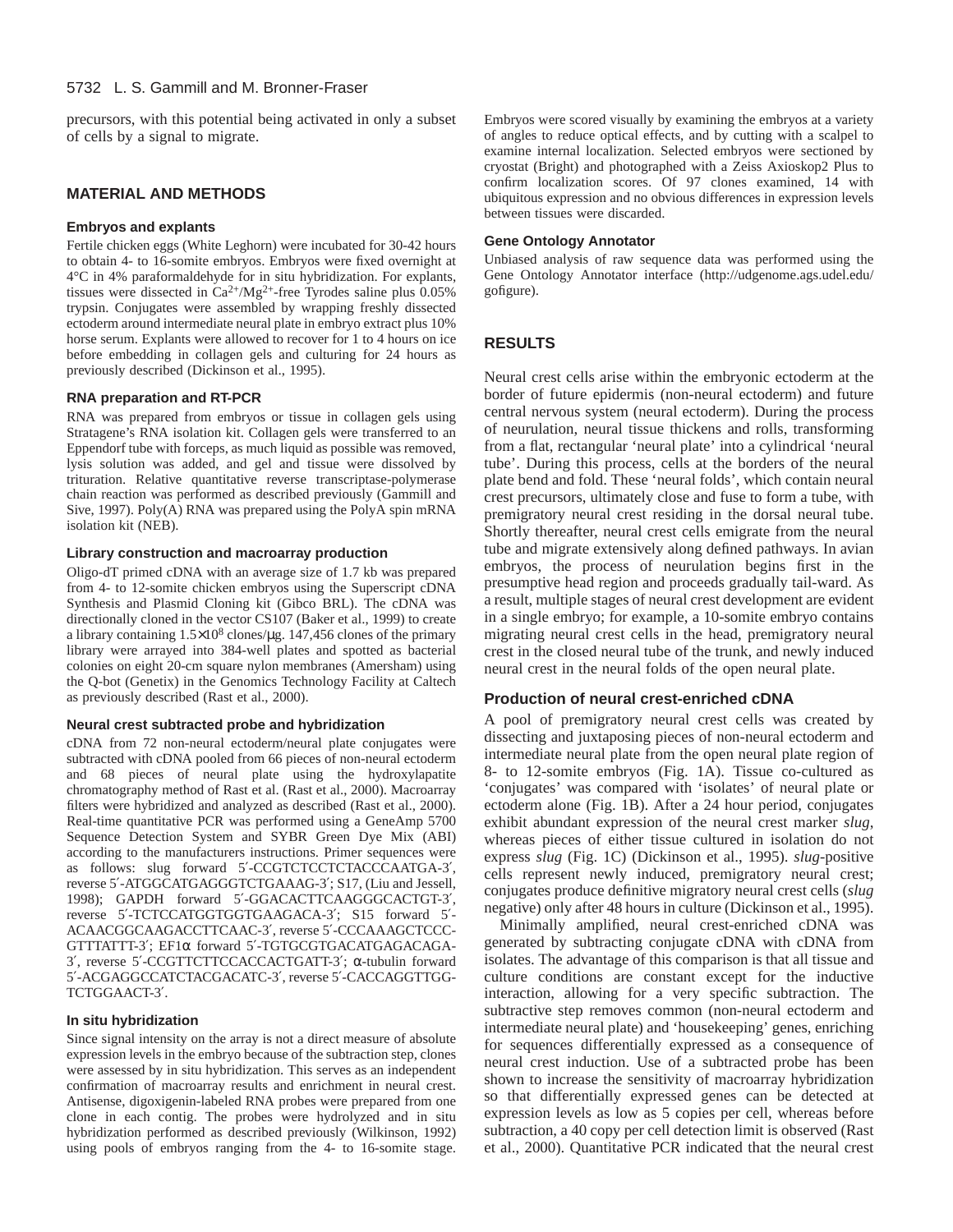

**Fig. 1.** Neural crest induction in vitro. (A) Non-neural ectoderm (open blue rectangle) and intermediate neural plate (solid blue line) were dissected from 8- to 12-somite chicken embryos (cross section of dissection shown in A′). (B) After 24 hours in culture, neural crest induction occurs only when neural plate and non-neural ectoderm are cultured in contact with one another (Dickinson et al., 1995; Selleck and Bronner-Fraser, 1995). (C) RT-PCR for the neural crest marker *slug*.

marker *slug* was enriched 10- to 26-fold relative to ubiquitously expressed genes such as α*-tubulin*, *EF1*α, *GAPDH*, and the ribosomal protein *s15*, confirming removal of common genes (data not shown).

## **Identification of genes upregulated following neural crest induction**

An arrayed cDNA library containing 150,000 clones was prepared from a pool of 4- to 12-somite chick embryos, which includes the earliest events in neural crest development, from initial induction to the onset of migration. To retain the diversity of genes expressed and minimize non-specific loss of rare clones, we arrayed the unamplified, non-normalized library. EST studies in other organisms have demonstrated that gene expression during early development is complex, with many different genes expressed as opposed to the few, highly abundant transcripts observed in differentiated cells (Lee et al., 1999; Ko et al., 2000). We therefore expected complexity of gene expression to offset clone redundancy on the array, an assumption validated by the results.

To identify genes expressed as a consequence of neural crest induction, unsubtracted and subtracted conjugate cDNA were sequentially hybridized to the array. Spot intensities before and after subtraction were compared and 162 clones with the greatest fold increase in signal after subtraction were picked. 5′ sequence was obtained, assembled into contigs, and compared to the GenBank non-redundant database, identifying 97 different genes.

We then performed a secondary in situ hybridization screen to independently confirm the results of the macroarray screen. In situ hybridization patterns for all 97 genes were obtained using pools of embryos ranging from the 4- to 16-somite stage. Of these, 83 clones displayed strong expression in neural folds and/or migrating neural crest relative to neighboring tissues and were retained as differentially expressed clones (Table 1; see Fig. 2 for examples). In addition to serving as a screening tool, expression patterns in premigratory and migratory neural crest provided dynamic information about each clone over the course of neural crest development (Table 1).

Database sequence homology was used to assign a putative identity to each clone. With this information, we performed a literature-based functional scan to determine the known functions of each gene. As a secondary inspection of our data, we used the Gene Ontology Annotator as an unbiased bioinformatic analysis that provides a rapid means to obtain the potential functions of a gene from raw sequence data. This interface performs a BLAST search and links with public databases to obtain terms that describe molecular function, biological process and cellular components of a gene product. This combined analysis allowed the gene collection to be grouped into obvious functional categories (Table 1). Because many of these genes have well-defined functions in other systems, we can formulate testable hypothesis regarding their potential roles in the neural crest. This analysis revealed that many of our genes have previously been implicated in proliferation and migration events, consistent with the migratory, proliferative activity of neural crest cells. In addition, categories experimentally associated with neural crest development were also identified; for example, the rho pathway (Liu and Jessell, 1998) and extracellular matrix (Perris and Perissinotto, 2000). Taken together, the gene categories and temporal expression data create a picture of the changes taking place in premigratory neural crest cells as they prepare to leave the neural tube.

## **Neural crest cytoskeletal gene expression occurs in phases**

Cytoskeletal components formed one of the largest gene categories we identified. Notably, these genes were expressed in phases. Intermediate filament genes (*cytokeratin 18* and *paranemin*, Fig. 2U), the proteins of which provide the structural integrity of cells, are characteristic of early premigratory neural crest, when cells are newly induced and stationary. In contrast, genes encoding elements of the actin cytoskeleton (for example α*-adducin* and *palladin*, Fig. 2B), which generate motile force during migration, are expressed in migrating neural crest. *palladin* is particularly interesting, as it preferentially localizes to growth cones and is required for neurite outgrowth (Boukhelifa et al., 2001), which is effectively a type of cell migration. While cytoskeletal alterations have been implicated in diverse cell migrations, including those of neural crest cells (reviewed by Duband et al., 1995), our results show for the first time that there is a sequential change in the type of cytoskeletal elements expressed following neural crest induction and leading up to migration.

#### **The rho pathway in the neural crest**

Components of the rho pathway formed another prominent gene category from our screen. This group included the rho effector protein MSE55 (Fig. 2I,W), as well as TIP-1, a PDZ domain-containing protein that interacts with the rho effector protein rhotekin to activate the serum response element (Reynaud et al., 2000). This finding is consistent with a previous demonstration that activation of the rho family of GTPases is required for delamination of neural crest cells from the neural tube (Liu and Jessell, 1998).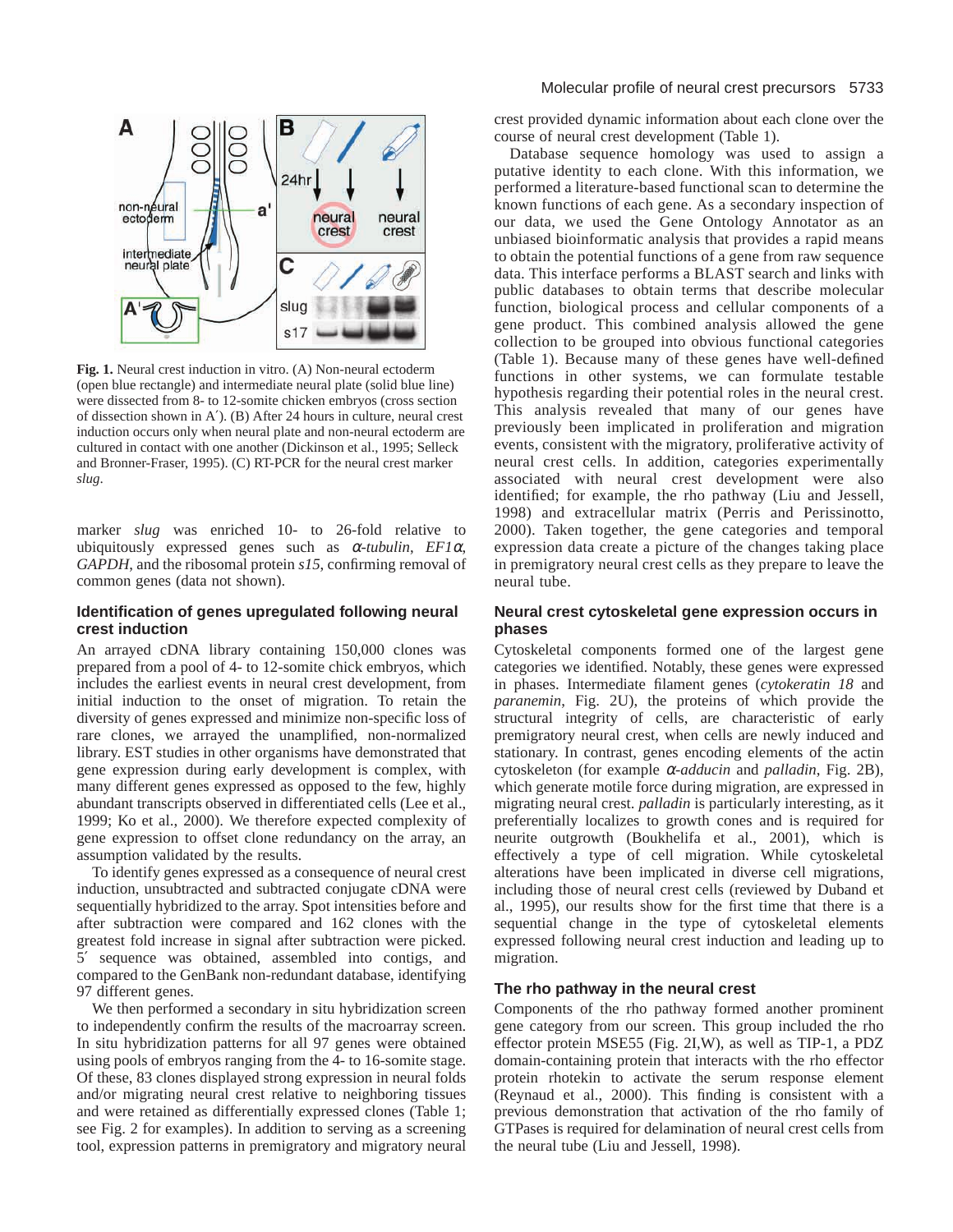## 5734 L. S. Gammill and M. Bronner-Fraser

| Table 1. Summary of functional categories and genes identified |  |  |
|----------------------------------------------------------------|--|--|
|                                                                |  |  |

|                                                                                                      | <b>Expression pattern</b>                            |                          |                                                      |                  |                                                                                                                                               |
|------------------------------------------------------------------------------------------------------|------------------------------------------------------|--------------------------|------------------------------------------------------|------------------|-----------------------------------------------------------------------------------------------------------------------------------------------|
| Clone                                                                                                |                                                      | pNC mNC                  | <b>SP</b>                                            |                  | <b>Notes</b>                                                                                                                                  |
| A. Chromatin                                                                                         |                                                      |                          |                                                      |                  |                                                                                                                                               |
| Brahma-related group 1 (Brg1)<br>$\bullet$                                                           | $^{+}$                                               |                          |                                                      |                  | Central ATPase of human SWI/SNF, remodels nucelosomes                                                                                         |
| Adenosylhomocysteinase 1 or 2<br>$\bullet$<br>DNA (cytosine-5)-methyltransferase 3 beta<br>$\bullet$ | $^{+}$<br>$^{+}$                                     | $^{+}$<br>$^{+}$         | $\overline{\phantom{0}}$<br>$+/-$                    |                  | Breaks down feedback inhibitor of transmethylation reactions<br>DNMT3b; repressive heterochromatin stabilization; ICF syndrome                |
| Nuclear autoantigenic sperm protein (NASP)<br>$\bullet$                                              | $\equiv$                                             | $+$                      | $\overline{\phantom{0}}$                             |                  | Histone binding/transport protein, cell cycle regulated                                                                                       |
| Structure-specific recognition protein (SSRP1)<br>$\bullet$                                          | $\overline{a}$                                       | $+$                      | $\overline{a}$                                       |                  | Unravels H2A/H2B histone dimers from nucleosome cores                                                                                         |
| <b>B.</b> Cytoskeleton                                                                               |                                                      |                          |                                                      |                  |                                                                                                                                               |
| Cytokeratin 18<br>$\bullet$                                                                          | $\! + \!\!\!\!$                                      |                          | $^{+}$                                               |                  | Intermediate filament                                                                                                                         |
| Paranemin<br>$\bullet$                                                                               | $\! + \!\!\!\!$                                      | $\overline{a}$           | $^{+}$                                               |                  | Intermediate filament, forms co-polymers w/vimentin or desmin                                                                                 |
| $\alpha$ -adducin<br>$\bullet$<br>Chaperonin TriC complex subunits $\bullet$ 6a & $\bullet$ 7        | $\overline{\phantom{0}}$                             | $^{+}$<br>$^{+}$         | $\overline{\phantom{0}}$<br>$\qquad \qquad -$        | М                | Spectrin /actin skeleton, rho phosphorylation promotes cell motility<br>Molecular chaperone; required to fold actin and tubulin               |
| Homogenin                                                                                            |                                                      | $+$                      | $\overline{\phantom{0}}$                             |                  | Similar to gelsolin, which regulates actin polymerization                                                                                     |
| Palladin<br>$\bullet$                                                                                |                                                      | $+$                      | $+/-$                                                | M                | Organizes actin cytoskeleton, critical for neurite outgrowth                                                                                  |
| C. ECM                                                                                               |                                                      |                          |                                                      |                  |                                                                                                                                               |
| Collagen XVIII alpha I<br>$\bullet$                                                                  |                                                      | $^{+}$                   | $\overline{\phantom{0}}$                             | EMP              | Basement membrane collagen; C-terminal fragment is endostatin                                                                                 |
| Laminin $\alpha$ 5<br>$\bullet$                                                                      | $\! +$                                               | $\qquad \qquad -$        | $+/-$                                                | EM               | Components of basement membranes of epithelia and endothelia;                                                                                 |
| Laminin $\gamma$ 1 precursor<br>$\bullet$<br>Procollagen alpha 1<br>$\bullet$                        | $\overline{\phantom{0}}$                             | $^{+}$<br>$+$            | $\overline{\phantom{0}}$<br>$\overline{\phantom{0}}$ | EM               | Laminin-10 ( $\alpha$ 5 $\beta$ 1 $\gamma$ 1) promotes endothelial cell migration<br>Fibrillar collagen; extracellular matrix                 |
|                                                                                                      |                                                      |                          |                                                      |                  |                                                                                                                                               |
| D. Mitochondria<br>Hexokinase 1, isoform HKI brain form<br>$\bullet$                                 | $^{+}$                                               | $^{+}$                   |                                                      |                  | Glycolysis; glucose deficiency linked to birth defects                                                                                        |
| Aspartate aminotransferase E.C.2.6.1.1<br>$\bullet$                                                  | $\overline{a}$                                       | $^{+}$                   | $\overline{\phantom{0}}$                             |                  | Mitochondrial enzyme                                                                                                                          |
| ATP synthase, F1 complex, $\bullet \alpha \& \bullet$ O subunit                                      | $\overline{a}$                                       | $^{+}$                   | $\overline{\phantom{0}}$                             |                  | Mitochondrial enzyme complex                                                                                                                  |
| Ubiquinol-cytochrome C reductase<br>$\bullet$                                                        |                                                      | $+$                      | $\overline{\phantom{0}}$                             |                  | Complex core protein 1; mitochondrial respiratory complex                                                                                     |
| E. Mitosis/cell cycle                                                                                |                                                      |                          |                                                      |                  |                                                                                                                                               |
| Condensation-related SMC-associated protein 1                                                        | $^{+}$                                               | $^{+}$                   | $+/-$                                                |                  | CNAP1; subunit of condensin (chromosome condensation)                                                                                         |
| P57KIP2<br>$\bullet$<br>KIF4a/chromokinesin<br>$\bullet$                                             | $^{+}$<br>$+$                                        | $+$<br>$+/-$             | $\equiv$<br>$+/-$                                    |                  | CDK inhibitor, regulates proliferation and cell cycle exit<br>Mitotic chromosome/non-synaptic membrane organelle transport                    |
| Proliferating cell nuclear antigen<br>$\bullet$                                                      | $\overline{\phantom{0}}$                             | $+$                      | $\overline{\phantom{0}}$                             | $\, {\bf P}$     | DNA replication, repair, recombination                                                                                                        |
| Pescadillo<br>$\bullet$                                                                              |                                                      | $^{+}$                   | $+/-$                                                | $\mathbf{P}$     | Fish mutants have branchial arch defects; cell cycle progression                                                                              |
| F. Nucleocytoplasmic export                                                                          |                                                      |                          |                                                      |                  |                                                                                                                                               |
| DEAD/H box protein 19 (Dbp5 homologue)<br>$\bullet$                                                  |                                                      | $^{+}$                   | $\overline{\phantom{0}}$                             |                  | RNA helicase, nuclear pore protein, mRNA export                                                                                               |
| RanGTPase activating protein 1<br>$\bullet$                                                          |                                                      | $^{+}$                   | $\overline{a}$                                       |                  | Translocation of proteins into nucleus; spindle formation                                                                                     |
| Nopp140<br>$\bullet$                                                                                 |                                                      | $+$                      | $+/-$                                                |                  | Transport between nucleolus and Cajal bodies                                                                                                  |
| G. Protein production/degradation                                                                    |                                                      |                          |                                                      |                  |                                                                                                                                               |
| Cathepsin D precursor<br>0<br>$\bullet$                                                              | $^{+}$                                               | $\overline{\phantom{0}}$ | $\overline{\phantom{0}}$                             |                  | Lysosomal aspartic proteinase; abundant in brain<br>Attaches alanine to tRNAs                                                                 |
| Alanyl-tRNA synthetase<br>150KD Oxygen-regulated precursor (ORP150)<br>$\bullet$                     | $\! +$<br>$\overline{a}$                             | $^{+}$<br>$^{+}$         | $\overline{\phantom{0}}$                             | E                | ER chaperone, promotes VEGF processing/production                                                                                             |
| Chaperonin TriC complex subunits $\bigcirc$ 6a & $\bigcirc$ 7                                        | $\overline{\phantom{0}}$                             | $^{+}$                   | $\overline{\phantom{0}}$                             |                  | Molecular chaperone; required to fold actin and tubulin                                                                                       |
| eIF3, subunit 8<br>0                                                                                 |                                                      | $+$                      | $\overline{\phantom{0}}$                             |                  | Binds the 40s ribosome subunit; complexes with eIF4G                                                                                          |
| eIF4G<br>$\bullet$                                                                                   |                                                      | $^{+}$                   | $\overline{\phantom{0}}$                             |                  | Multipurpose adaptor between mRNA and ribosomes                                                                                               |
| FTSJ-like methyltransferase<br>$\bullet$                                                             |                                                      | $+$                      | $\overline{\phantom{0}}$                             |                  | Heat-shock protein, 23s rRNA methylation, important for growth                                                                                |
| Proteasome 26s regulatory subunit S2<br>$\bullet$<br>similar to GCN1                                 |                                                      | $^{+}$<br>$+$            | $\overline{a}$<br>$^{+}$                             | $\mathbf{P}$     | Type 1 tumor necrosis factor receptor associated protein 2<br>GCN1/GCN20 complex in yeast, activate pathway for amino acid                    |
| GCN20/ATP-binding cassette transporter F2                                                            |                                                      | $+$                      | $+/-$                                                |                  | Biosynthesis in amino acid starved cells                                                                                                      |
| H. Receptors/downstream signaling                                                                    |                                                      |                          |                                                      |                  |                                                                                                                                               |
| KLG/protein tyrosine kinase-like 7 precursor<br>0                                                    | $^{+}$                                               | $^{+}$                   | $\overline{\phantom{0}}$                             |                  | Receptor protein tyrosine kinase with unknown ligand                                                                                          |
| Neuropilin 2a1                                                                                       | $^{+}$                                               | $^{+}$                   | $^+$                                                 | EM               | Receptor for semaphorin E, IV, IIIC, and F and VEGF145 and 165                                                                                |
| BMP2-inducible kinase (BIKe)                                                                         | $\overline{a}$                                       | $^{+}$                   | $\overline{\phantom{0}}$                             |                  | Ser/thr kinase induced by BMP2 during osteoblast differentiation                                                                              |
| 0<br>Notch 1<br>PI3 Kinase Regulatory $\beta$ Subunit<br>O                                           | $\overline{\phantom{0}}$                             | $^{+}$<br>$^{+}$         | $\qquad \qquad +$<br>$+/-$                           | <b>EMP</b><br>M  | Receptor for delta/serrate; lateral inhibition, neuronal vs. glial fate<br>Binds activated protein-tyr kinases, PI3 catalytic subunit adaptor |
|                                                                                                      |                                                      |                          |                                                      |                  |                                                                                                                                               |
| I. Rho pathway<br>MSE55                                                                              | $\! +$                                               | $^{+}$                   |                                                      |                  | cdc42 effector protein, actin reorganization/pseudopodia formation                                                                            |
| Rho GTPase activating protein (rhoGAP)                                                               |                                                      | $\ddot{}$                | $\qquad \qquad -$                                    | M                | Stimulates the GTPase activity of rho, converting it to inactive state                                                                        |
| Tax-interacting protein 1 (TIP-1)<br>O                                                               | $\overline{\phantom{0}}$                             | $^{+}$                   | $\qquad \qquad -$                                    | M                | PDZ domain interacts with rhotekin (binds activated rhoA)                                                                                     |
| <i>PI3 Kinase Regulatory <math>\beta</math> Subunit</i>                                              |                                                      | $^{+}$                   | $+/-$                                                | M                | PI3K-independent pathway activates cdc42/cell migration                                                                                       |
| <b>J. RNA binding proteins</b>                                                                       |                                                      |                          |                                                      |                  |                                                                                                                                               |
| Dyskerin                                                                                             | $^{+}$                                               | $^{+}$                   | $+/-$                                                | $\, {\bf P}$     | Binds H/ACA sequence in snRNAs and telomere RNA                                                                                               |
| PAI RNA-binding protein                                                                              | $\overline{\phantom{0}}$<br>$\overline{\phantom{0}}$ | $\ddot{}$                | $\bar{ }$                                            | EM<br><b>EMP</b> | Binds PAI-1 3'UTR, signals degredation/promotes ECM proteolysis<br>Upregulated in actively migrating and dividing endothelial cells           |
| Pigpen/FUS<br>Pumilio 1                                                                              |                                                      | $^{+}$<br>$^{+}$         | $\overline{\phantom{0}}$<br>$\overline{a}$           | $\, {\bf P}$     | Binds nanos response elements, inhibits translation                                                                                           |
| K. Secreted signals/signal production                                                                |                                                      |                          |                                                      |                  |                                                                                                                                               |
| Slit3                                                                                                | $\! +$                                               | $\overline{\phantom{0}}$ | $+/-$                                                | М                | Secreted ligand for robo receptors, repellent, axon guidance                                                                                  |
| Cys-rich FGF receptor (CFR) associated protein                                                       | $\! + \!$                                            | $^{+}$                   | $\equiv$                                             |                  | p70; ER and golgi localization; regulates at least FGF3 secretion                                                                             |
| Thimet oligopeptidase (endopeptidase 24.15)                                                          | $^{+}$                                               | $^{+}$                   | $+/-$                                                |                  | Extracellular peptide (neuropeptide) signal processing                                                                                        |
| Aldehyde dehydrogenase 9 A1                                                                          | $^{+}$                                               | $+/-$                    | $\qquad \qquad -$                                    |                  | y-aminobutyraldehyde oxidation, alternative for GABA synthesis                                                                                |
| Collagen XVIII alpha I<br>O                                                                          |                                                      | $+$                      | $\overline{\phantom{0}}$                             | <b>EMP</b>       | Basement membrane collagen; C-terminal fragment is endostatin                                                                                 |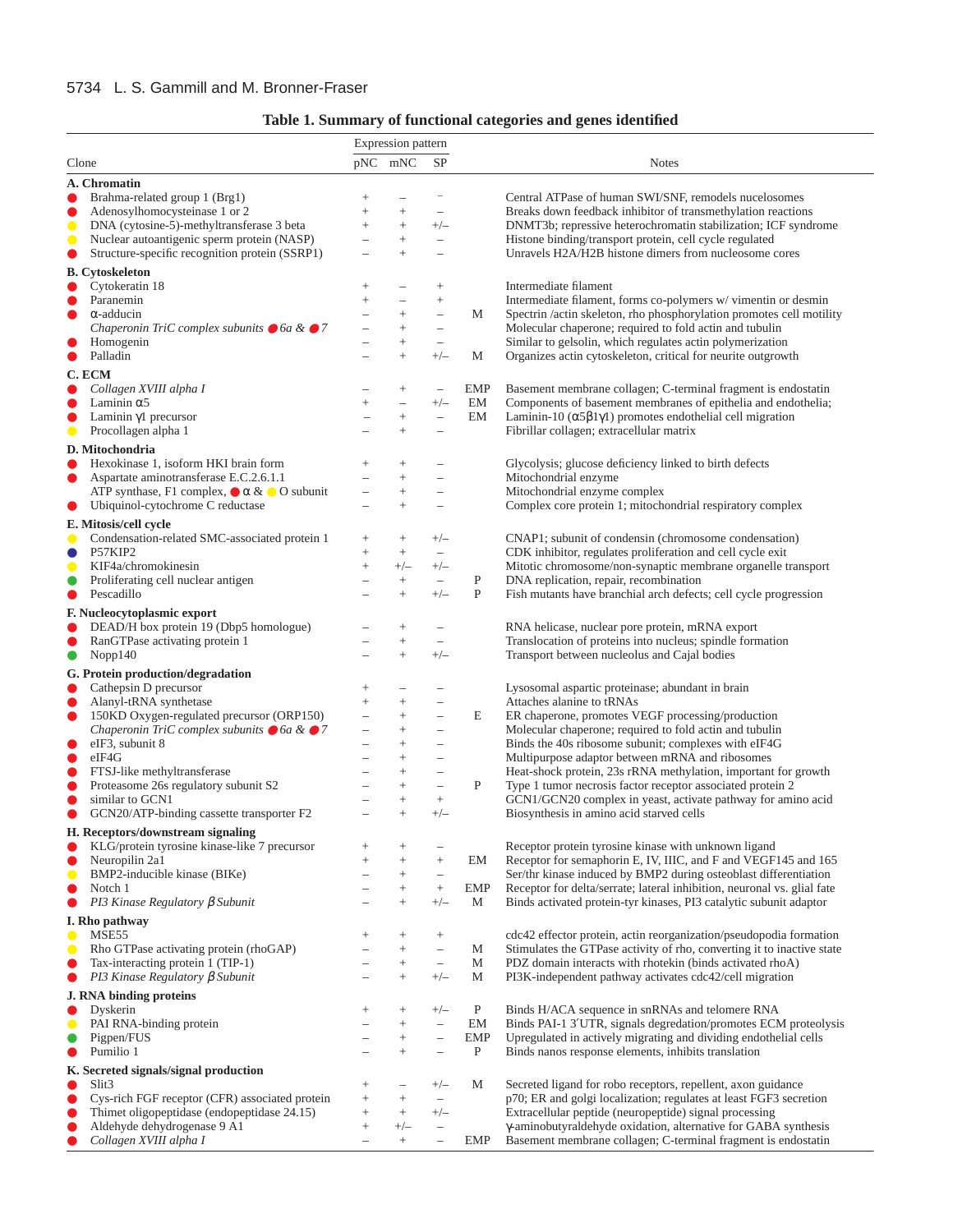|                                                        | Expression pattern |         |                          |   |                                                                    |
|--------------------------------------------------------|--------------------|---------|--------------------------|---|--------------------------------------------------------------------|
| Clone                                                  |                    | pNC mNC | <b>SP</b>                |   | <b>Notes</b>                                                       |
| L. Transcription factors                               |                    |         |                          |   |                                                                    |
| SMART/HDAC1 assoc. repressor (SHARP)                   | $^{+}$             | $^{+}$  |                          |   | Nuclear receptor corepressor, homology to Msx2 interacting protein |
| Slug                                                   | $++$               | $++$    | $++$                     | M | Zn-finger transcription factor                                     |
| E12                                                    |                    | $+$     |                          |   | Homo/heterodimerizes with other bHLH transcription factors         |
| M. Transcription-coupled processes                     |                    |         |                          |   |                                                                    |
| UV DNA damage-binding protein (DDB1)                   | $^{+}$             | $+/-$   | $+/-$                    |   | Nucleotide excision repair; binds transcription factor E2F1, STAGA |
| Pre-mRNA splicing factor similar to PRP16<br>$\bullet$ | $^{+}$             | $+$     |                          |   | ATP-dependent RNA helicase; unwind RNA for intron recognition      |
| Spliceosome-associated protein 130 (SAP130)            | $^{+}$             | $+$     |                          |   | mRNA splicing and prespliceosome formation; binds STAGA            |
| N. Transporters                                        |                    |         |                          |   |                                                                    |
| Monocarboxylate transporter 1                          |                    |         |                          |   | Uptake/removal of lactate, pyruvate; coupled to glutamate uptake   |
| RIKEN 1810073N04/amino acid transporter                |                    | $+$     |                          |   | Sequence annotation                                                |
| Cationic amino acid transporter 3, system $y+$         |                    | $+$     | $+/-$                    |   | Transports cationic L-amino acids; L-arg needed for NO synthesis   |
| <b>O.</b> Miscellaneous                                |                    |         |                          |   |                                                                    |
| $3-\alpha$ -hydroxysteroid dehydrogenase-like protein  | $^{+}$             |         |                          |   | Homologous to members of aldo-keto reductase superfamily           |
| Huntington-interacting protein 1<br>$\bullet$          | $^{+}$             |         | $+/-$                    |   | Clathrin-mediated endocytosis; actin binding; activates caspase-8  |
| D52-like 2 tumor protein                               |                    |         | $\overline{\phantom{0}}$ | P | Coiled-coil; cell proliferation, Ca2+-mediated signal transduction |
| SHIPPO <sub>1</sub>                                    |                    |         |                          |   | Sperm tail protein                                                 |
| P. Unknown/EST/no homology                             |                    |         |                          |   |                                                                    |
| Glycine-rich protein/PAC clone RP5-1121A15             | $^{+}$             |         | $\overline{\phantom{0}}$ |   | Sequence annotation                                                |
| no significant homology (249C21)                       | $^{+}$             |         | $+/-$                    |   |                                                                    |
| no significant homology (17N12)                        | $^{+}$             |         | $+$                      |   | Very specific for neural plate/early neural tube                   |
| no significant homology (312B4)                        | $++$               |         | $++$                     |   | Fig. 3D                                                            |
| hypothetical protein<br>$\bullet$                      | $^{+}$             | $^{+}$  | $+/-$                    |   | Human KIAA0147                                                     |
| Glutamine-rich protein                                 | $^{+}$             | $^{+}$  | $\overline{\phantom{0}}$ |   | Sequence annotation                                                |
| hypothetical proteins                                  | $^{+}$             |         |                          |   | Human ● CUA001, ● MGC10526                                         |
| hypothetical proteins                                  |                    |         | $\overline{\phantom{0}}$ |   | Human ● FLJ12879, ● KIAA0174, ● KIAA1093, ● Drosophila CG3173      |
| no significant homology                                |                    |         | $\overline{\phantom{m}}$ |   | Screen clones 43L18, 30G1                                          |
| hypothetical proteins                                  |                    |         | $+/-$                    |   | Human ● KIAA1036, ● XP 089437                                      |

**Table 1. Continued**

Clones were organized into categories based upon functions assigned by sequence homology. Degree of homology is indicated by colored spots (●=BLAST bit score > 200;  $\bullet$ =bit score 80-200;  $\bullet$ =bit score 50-80;  $\bullet$ =bit score 40-50;  $\bullet$ =bit score < 40). Clones double-listed in two categories are italicized. In situ hybridization patterns in pools of 4- to 16-somite embryos were scored for expression in neural folds (premigratory neural crest; pNC) and cranial migratory neural crest (mNC). In vitro induced neural crest and macroarray results are assumed to correspond to an intermediate timepoint in neural crest development. General specificity of expression (SP) was also scored (-, expression in many tissues at varying levels; +/-, expression broad, but discrete patterns obvious; +, expression limited to only a few tissues; ++, expression highly specific). Clone homologies that have previously been linked to endothelial cell development ("E"), migration ("M"), or proliferation ("P") are indicated. In situ hybridization patterns and EST sequences for all clones will be available on the GEISHA (Gallus gallus EST and in situ hybridization) Database at<http://geisha.biosci.arizona.edu/.>

## **Neural crest expression of proliferation genes**

Several genes identified in our screen were related to the cell cycle and mitosis (for example, *pescadillo* and *chromokinesin*, Fig. 2E), indicating that premigratory neural crest cells have proliferative capacity surprisingly early in their development. Neural crest cells divide many times as they leave the neural tube (Bronner-Fraser and Fraser, 1988). *pescadillo*, which was originally isolated as a fish mutant with branchial arch defects (a neural crest derivative) (Allende et al., 1996), is required for cell cycle progression and is abnormally expressed in transformed cells (Kinoshita et al., 2001). The mitosis/cell cycle function category is confirmed and expanded by the number of genes that were identified across categories that have previously been linked to proliferation and tumorogensis in other systems.

#### **Intercellular signaling in the neural crest**

We have identified genes encoding a number of receptors (such as *klg*, Fig. 2H), secreted factors (such as *slit3*), and proteins that create secreted signals (such as *thimet oligopeptidase*, Fig. 2K) that have not previously been linked to neural crest development. For example, the secreted factor slit3 is a chemorepellant that binds to robo receptors on axons during

axon guidance (reviewed by Guthrie, 2001), although its expression and role in the formation of migratory neural crest cells was previously unrecognized. Meanwhile, BIKe is a serine/threonine kinase upregulated as a downstream response to BMP signaling (Kearns et al., 2001). Confirming the specificity of our screen, we isolated the receptor Notch1, which is expressed in migratory neural crest cells (Wakamatsu et al., 2000) and cell-autonomously required in premigratory neural crest for *slug* expression (Endo et al., 2002).

Transcripts for neuropilin 2a1, which is a receptor for chemorepellent semaphorins and vascular endothelial growth factor (VEGF) (Neufeld et al., 2002), was a particularly specific product from our screen. We found that *neuropilin 2a1* is expressed in premigratory and migratory neural crest, and in the somites (Fig. 3A-C′′′). The elevating cranial neural folds prominently express *neuropilin 2a1* (Fig. 3A), and this expression appears intensified on the newly closed cranial neural tube just prior to neural crest migration (Fig. 3B,B′). A similar pattern is noted in the trunk neural folds (Fig. 3B,C). After emigration, *neuropilin 2a1* transcripts are maintained on migrating cranial neural crest cells (Fig. 3C,C′). *neuropilin 2a1* expression was also noted in the somites, with particularly high levels in the dorsomedial dermomyotome (Fig. 3C′′).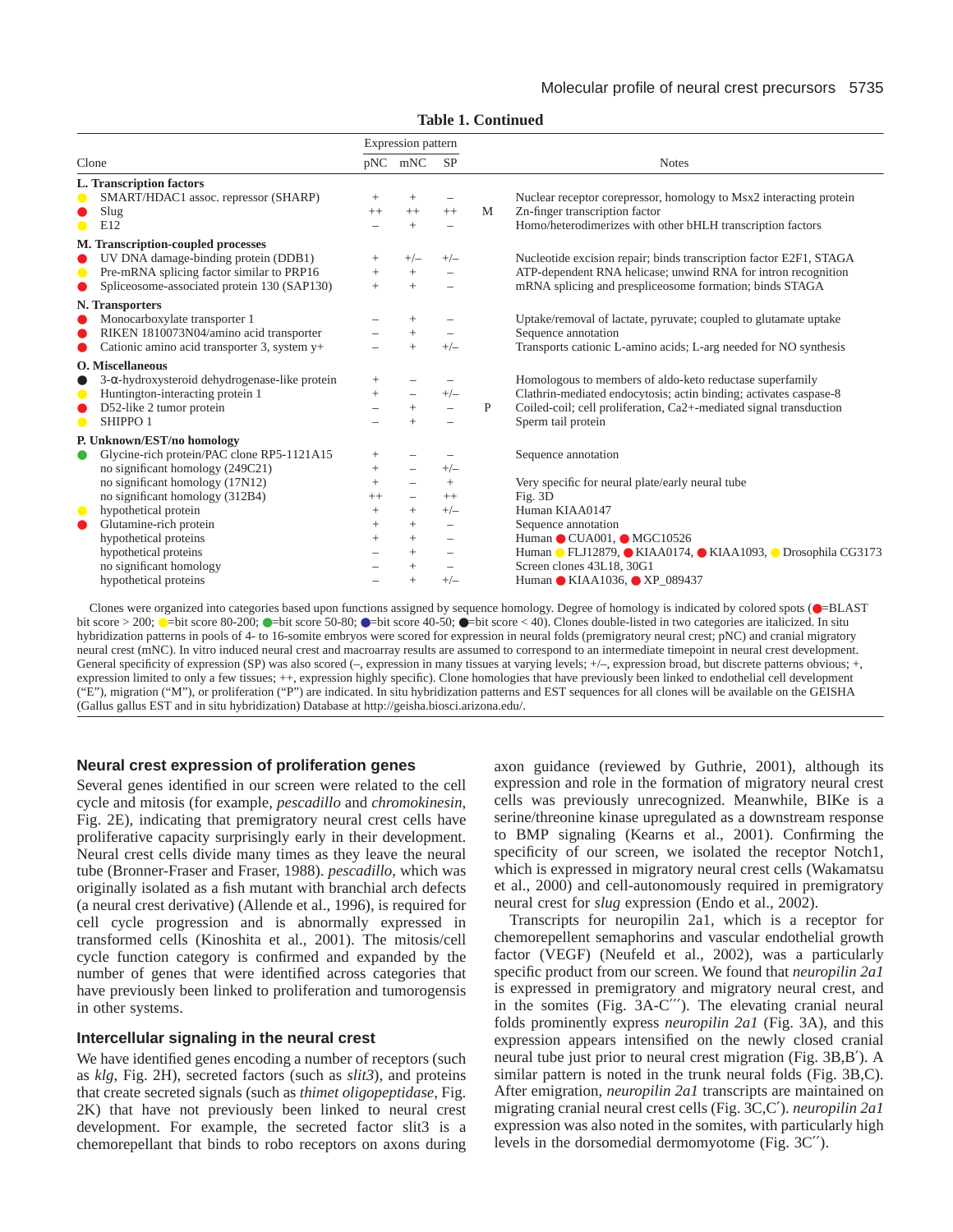## 5736 L. S. Gammill and M. Bronner-Fraser

## **Neural crest extracellular matrix gene expression**

Our results indicate that changes in *laminin* α*5* (Fig. 2C,V) and γ*1* expression levels, never before described in neural crest cells, precede neural crest migration. Furthermore, the degradation of extracellular matrix (ECM) by plasminogen activator prior to neural crest migration (Valinsky and LeDouarin, 1985) appears to be regulated by expression of *plasminogen activator inhibitor RNA binding protein* in the neural crest. The expression of ECM molecules by premigratory and migratory neural crest is consistent with the proposal that interactions between neural crest cells and the ECM play important roles in initiation of neural crest migration and their guidance along stereotypic pathways (Perris and Perissinotto, 2000).

## **Neural crest genes involved in gene expression and metabolism**

As cells recently induced to follow a new developmental pathway, presumptive neural crest cells appeared to be actively changing the genes they express (chromatin modification, transcription, RNA binding proteins, and mRNA export) and making new proteins. Interestingly, genes encoding transcriptional machinery components (chromatin modifiers such as *Brg1*, transcription factors such as *SHARP*, and transcription-coupled processes such as *DDB1*, Fig. 2M,S) appeared to be upregulated in newly formed neural crest

**Fig. 2.** Neural crest gene expression. In situ hybridization was performed to confirm localization in premigratory and migratory neural crest. Owing to the caudal to rostral gradient in avian development, these stage 10 embryos are illustrative of multiple events in neural crest development, including induction (open neural plate), premigratory (dorsal neural tube) and migratory (cranial) neural crest. Gene expression in the embryos shown is representative of that observed in the pool of 4 to 16-somite embryos scored for each clone. White arrowheads indicate gene expression in neural folds, black arrowheads mark gene expression in migrating neural crest. (A-P) Dorsal view, anterior up. Labels A-P correspond to categories in Table 1. Expression of: (A) *adenosylhomocysteinase 1 or 2*; (B) *palladin*; (C) *laminin* α*5*; (D) *hexokinase 1*, isoform HKI; (E) *KIF4a/chromokinesin*; (F) *Nopp140*; (G) *GCN20/ATP-binding cassette transporter F2*; (H) *tyrosine kinase receptor KLG*; (I) *MSE55*; (J) *dyskerin*; (K) *thimet oligopeptidase*; (L) *E12*; (M) *UV DNA damage binding protein 1*; (N) *cationic amino acid transporter 3*; (O) *D52-like 2*; (P) *human KIAA0147*. (Q-X) Transverse sections, dorsal up. (Q) *cathepsin D*; (R) *alanyl tRNA synthetase*; (S) *UV DNA damage binding protein*; (T) *CFR-associated protein*; (U) *paranemin*; (V) *laminin* α*5*; (W) *MSE55*; (X) *Nopp140*.

(i.e. detected in neural folds), while those involved in protein production (such as *GCN1* and *GCN20*, Fig. 2G) were generally more abundant later (in migratory neural crest). This switch may be involved in regulating the migratory capacity of neural crest precursors. Neural crest cells also express transcripts for RNA-binding proteins that regulate RNA stability and translation as well as numerous genes associated with metabolic activity (mitochondrial gene expression, transporters) as they become migratory.

We identified surprisingly few transcription factors, with the exception of expected factors slug and E12 (Fig. 2L), which interacts with Id2, a factor that regulates neural crest cell identity (Martinsen and Bronner-Fraser, 1998), in a yeast twohybrid assay (Y. Kee and M. B. F., unpublished observation). This is probably because we initially picked only a subset of enriched clones, and transcription factors that are expressed at

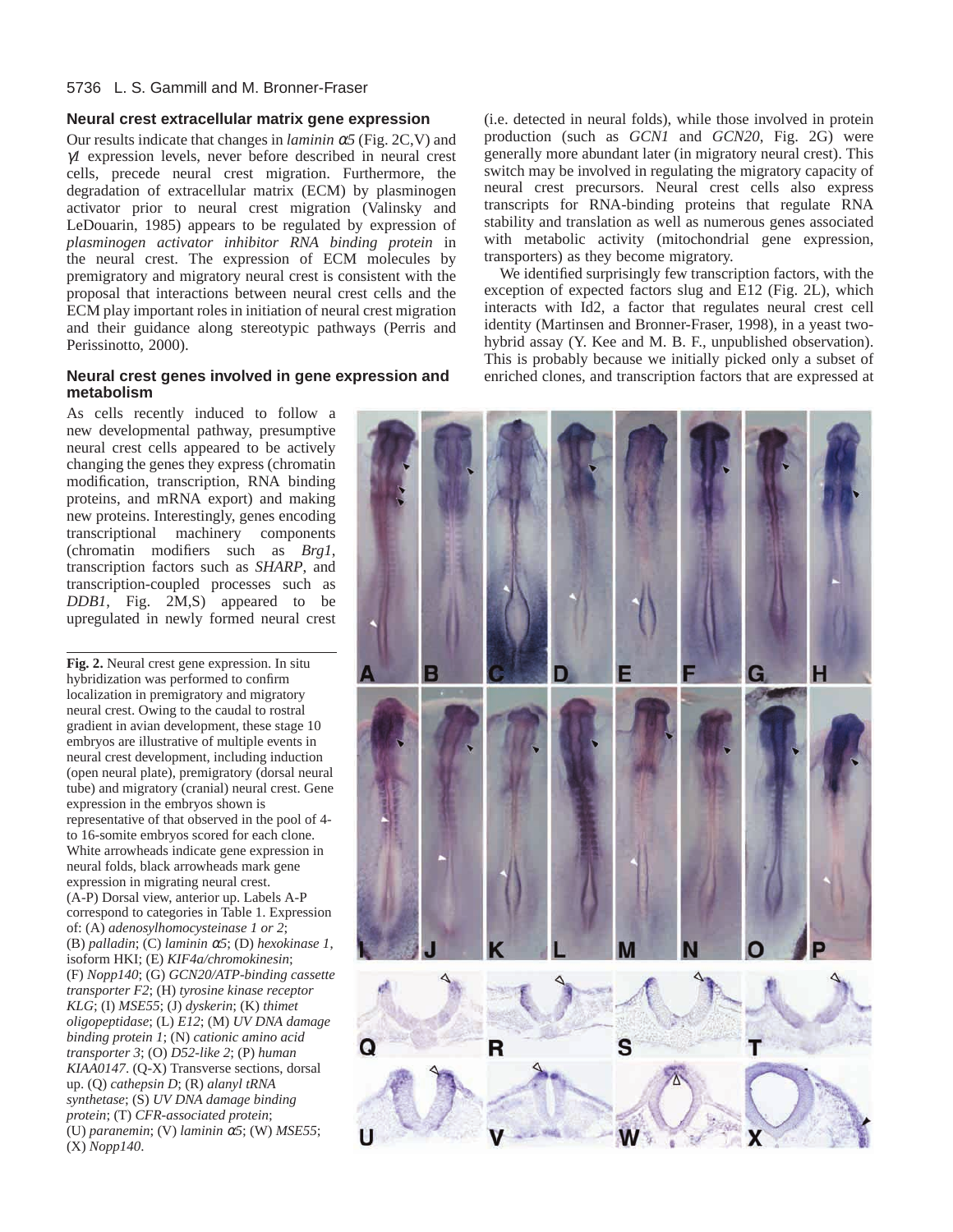

**Fig. 3.** Neural crest expression of *neuropilin 2a1* and an unknown gene. (A-C′′′), *Neuropilin 2a1* expression is specific to cranial and trunk neural folds and dorsal neural tube (premigratory neural crest; white arrowheads), migratory cranial neural crest (black arrowheads) and somites. (D-F'') A gene with no homology to any sequences in the GenBank nr database is highly specific to neural folds from their earliest appearance and down-regulated at the time of neural crest migration. Expression is also apparent in splanchnic mesoderm (asterisk). (A,D) 4 somite embryo; (B,E) 7-somite embryo; (C,F) 12-somite embryo. Dorsal view, anterior up. (B'-C''',D'-F') Transverse sections (dorsal up) through embryos pictured in A-F at the levels indicated by lines. nt, neural tube; np, neural plate.

very low levels may be more difficult to detect. Alternatively, transcription factors could be temporally up- or downstream of genes expressed at the timepoint examined. For example, *FoxD3* is known to be involved in neural crest formation, but first expressed in avians only shortly before migration takes place (Kos et al., 2001).

#### **Novel molecules expressed in neural crest**

In total, 16 of 83 genes isolated are without an assigned function or are potentially novel based on lack of known homologues. For example, the gene with the most specific expression pattern obtained from this screen was one with no known homology in the database. This gene is exclusively expressed at the interface of non-neural ectoderm and neural plate as soon as these tissues are distinct (Fig. 3D-F′′). Later, it is expressed in the dorsal neural tube (Fig. 3F′) and the splanchnic mesoderm (Fig. 3F), where endothelial cells arise. It resembles *slug* expression in its specificity; however, it is expressed earlier than *slug* and, unlike *slug*, is down-regulated when neural crest cells migrate (Fig. 3E,F). This presents the intriguing possibility that it plays a role in regulating delamination of neural crest cells from the neural folds. Importantly, it provides us with a novel, highly specific, and very early marker of cells with the potential to form neural crest.

## **DISCUSSION**

In this study, we have taken advantage of our ability to recapitulate neural crest induction under defined conditions to screen a chick macroarrayed cDNA library. The resulting collection of 83 genes establishes new markers and identifies novel candidate regulators of neural crest development, prompting comparisons with other migratory cell types. A secondary in situ hybridization screen not only confirmed the specificity of our clones, but also provided temporal expression data about each clone over the course of neural crest development. This allows us to synthesize a model for the events that result in the migration of a subset of cells from the neural tube. The results permit us for the first time to analyze neural crest induction as a process rather than as a singular event.

#### **A wealth of new markers for an ill-defined cell type**

Despite its critical role in the formation of many different lineages, the molecular aspects of early neural crest development are poorly understood. This is due to a combination of factors, including the fact that the premigratory neural crest is not a segregated cell type that can be purified. The neural crest has been best studied in avians because of their ease of experimental manipulation; however, the avian system is relatively intractable to molecular analysis owing to the lack of genomic information and the current inability to consistently perform loss-of-function experiments. In addition, there has been a dearth of specific markers of neural crest precursors. By screening our own macroarrayed library, we have overcome some of these molecular roadblocks to identify a broad range of new markers for premigratory and migratory neural crest. In addition to known genes, nearly 20% of the genes identified in our screen have no known homologues in the database and likely represent novel gene products. Some of these are expressed earlier than *slug*, which prior to this study was the earliest known neural crest marker in birds. These markers will facilitate more comprehensive future analyses of neural crest development.

#### **Similarities between neural crest and endothelial cell development**

Eight of the genes we isolated from newly formed neural crest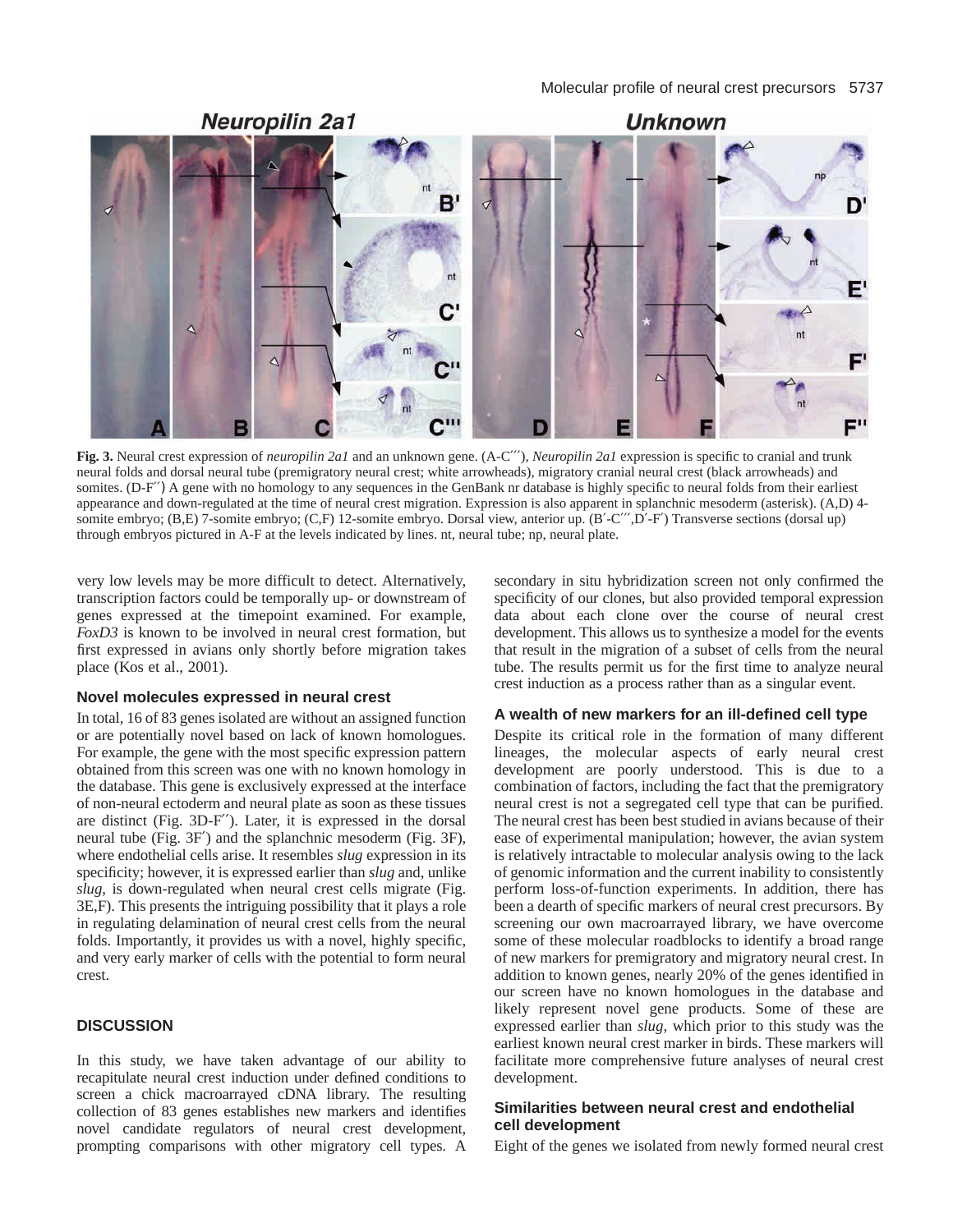cells have previously been implicated in endothelial cell development, including those of factors involved in VEGF production and signaling (such as *ORP150* or *neuropilin 2a1*) as well as proteins important for endothelial cell migration (such as *laminin*  $\alpha$ *5* and  $\gamma$ *l*). This suggests that endothelial cells and neural crest cells may employ similar developmental programs.

Several points suggest that this correlation is significant and not due to random chance. First, ORP150 is an ER chaperone whose function is required for VEGF secretion (Ozawa et al., 2001), while neuropilin 2 is an isoform-specific VEGF receptor (Gluzman-Poltorak et al., 2000). Thus, we have identified both a factor that produces, and a receptor that responds, to VEGF. Second, although it has never been emphasized, VEGF is expressed in tissues that could affect neural crest development, including the headfolds, neural tube and cephalic mesenchyme of E8.5-9.0 mouse embryos (Miquerol et al., 1999). Furthermore, VEGF mutant embryos exhibit poorly developed and unsegmented branchial arches, a neural crest derivative (Ferrara et al., 1996). Third, only laminin-10 and laminin-11 contain both the laminin  $\alpha$ 5 and  $\gamma$ 1 chains (Colognato and Yurchenco, 2000). Laminin-10/11 mediates adhesion and promotes migration of endothelial cells (Doi et al., 2002) and a broad spectrum of carcinoma cells (see below) (Kikkawa et al., 1998; Tani et al., 1999; Pouliot et al., 2001). Furthermore, these effects were shown to be mediated by  $\alpha 3\beta 1$  and  $\alpha 6\beta 1$ integrins, and neural crest expression of β1 integrin is required for their adherence to laminin (Lallier and Bronner-Fraser, 1991; Lallier and Bronner-Fraser, 1993). Fourth, the most specific product of our screen (Fig. 3D-F") was expressed only in the neural folds and blood islands, which are where neural crest and endothelial cell precursors, respectively, arise. Finally, although not identified in this screen, endothelin signaling, which stimulates endothelial cell migration and proliferation (Wren et al., 1993; Morbidelli et al., 1995), is required for different aspects of neural crest development (reviewed by Yanagisawa et al., 1998).

Although a comparison of neural crest and endothelial cells is novel, it is logical when considered mechanistically, as both endothelial and neural crest cells migrate and invade tissues as they perform their embryonic functions. Similarities between vasculogenesis and axon outgrowth have been noted (Shima and Mailhos, 2000). Furthermore, Eph/ephrin signaling is involved in segmental organization of trunk neural crest migration, and in determination of arterial versus venous identity in the vasculature (reviewed by Shima and Mailhos, 2000). Our results indicate that early events during neural crest cell specification and initiation of migration share signaling pathways in common with endothelial cells, and that experimental comparisons between these two important cell types will be informative.

## **Similarities between neural crest cells and metastatic cancer cells**

Phenotypically, neural crest cells and metastatic cancer cells are similarly motile and invasive and can follow the same migratory pathways (Erickson et al., 1980). The development of neural crest cells and malignant cells is believed to be related because of the sheer number of different cancers arising from neural crest lineages (reviewed by Hall and Hörstadius, 1988). Our results reveal that they are also comparable in the types of

genes they express. When gene expression in metastatic melanomas is profiled, notable categories of gene expression include extracellular matrix molecules, proteins that regulate the actin cytoskeleton, and the rho GTPase rhoC (Clark et al., 2000). These same categories were also prominent products of our screen, indicating that the comparison between migratory neural crest cells and metastatic cancer cells is functional as well. In support of this idea, inhibition of rho GTPase activity can prevent both neural crest cell delamination (Liu and Jessell, 1998) and melanoma metastasis (Clark et al., 2000).

## **Post-transcriptional and post-translational regulation of neural crest cell properties**

Our screen has revealed that the cytoskeletal components identified are expressed in phases, with intermediate filaments expressed in premigratory neural crest, and actin elements expressed in migratory neural crest. This phased cytoskeletal gene expression has not been realized in the past, and has interesting implications for the mechanism of neural crest migration. Enrichment of actin cytoskeletal elements in the premigratory, subtracted cDNA population indicates that presumptive neural crest cells in the neural folds alter their structural make-up in preparation for migration before migration actually takes place. However, not all cells in the neural folds will migrate (Bronner-Fraser and Fraser, 1988; Selleck and Bronner-Fraser, 1995), even if they express *slug* (Linker et al., 2000). Taken together, these apparently conflicting observations suggest a logical mechanism in which cells in the neural folds develop migratory potential by expressing the cytoskeletal machinery needed for migration, and that this potential is activated to initiate neural crest migration in a subset of cells through reorganization of existing structural elements.

By analogy with other migratory cell types (Ridley, 2001), the most likely mechanism for regulating such a cytoskeletal reorganization at the onset of neural crest migration is via post-translational modification by a rho pathway signal. Upregulation of rho pathway genes following neural crest induction (Table 1) and the requirement for rho activity during neural crest emigration (Liu and Jessell, 1998), support this possibility. For example,  $\alpha$ -adducin, which stimulates migration when phosphorylated by rho-associated kinase (Fukata et al., 1999), was enriched in premigratory neural crest. Cumulatively, these data suggest that activation of the rho pathway in a subset of cells in the neural folds causes posttranslational cytoskeletal rearrangements that result in the migration of those cells from the neural tube. Post-translational regulation of migration is employed during other examples of cell migration events (reviewed by Ridley, 2001) and is also the simplest explanation for the collection of genes we have isolated from premigratory neural crest cells.

The identification of genes encoding RNA-binding proteins in our screen also presents the possibility that neural crest cell identity is regulated post-transcriptionally. Interestingly, 3 of the 4 RNA-binding proteins in our collection have been previously implicated in stem cell maintenance: pumilio controls germline stem cells in *C. elegans* and *Drosophila* (Crittenden et al., 2002), pigpen expression correlates with undifferentiated, proliferative endothelial cells (Alliegro and Alliegro, 1996; Alliegro, 2001), and dyskerin is a component of telomerase that appears to be essential for stem cell renewal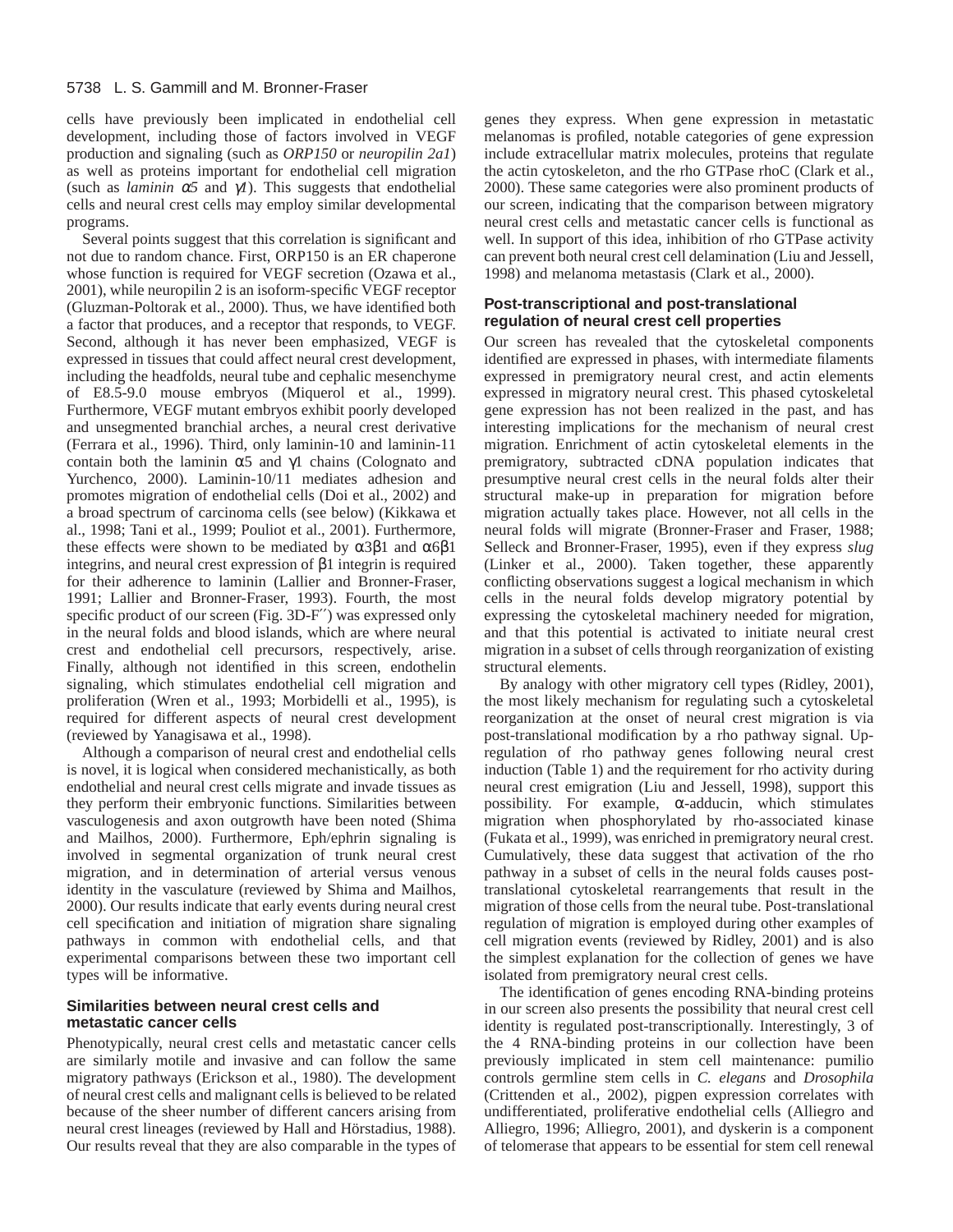in a variety of tissues including the basal layer of the epidermis (reviewed by Marcinian et al., 2000). Since the neural crest is a multipotent stem cell population, these proteins are obvious candidates for post-transcriptional maintenance of the undifferentiated, stem cell state of neural crest cells as well.

The fourth gene encoding an RNA binding protein, *PAI RNA-binding protein*, also has interesting implications for post-transcriptional regulation of neural crest migration. Plasminogen activator (PA) is a serine protease that is expressed on migrating neural crest and degrades ECM for migration (Valinsky and LeDouarin, 1985). PA activity is regulated by plasminogen activator inhibitor (PAI), whose levels are in turn regulated post-transcriptionally by PAI RNAbinding protein (Heaton et al., 2001). The isolation of *PAI RNA-binding protein* suggests that PA activity is revealed shortly before migration through post-transcriptional regulation of PAI in the neural crest.

## **Selecting which cells in the neural folds will migrate**

If neural crest cell properties are regulated posttranscriptionally and/or post-translationally, what provides the signal that selects certain cells in the neural folds for this regulation? Among the possible events, based on the genes we have identified in combination with data in the literature regarding neural crest development and other cell migration events, are: (1) that extracellular signals may stimulate migration of a subpopulation of cells; and/or (2) that asymmetric cell division may give rise to one daughter that leaves the neural tube and another that remains, perhaps as a stem cell. Of course, it is also entirely possible that cells with migratory potential within the neural folds are selected to migrate by a stochastic mechanism. Even if stochastic mechanisms are the primary determinant of whether a neuroepithelial cell delaminates to become a neural crest cell, intrinsic and extrinsic factors may provide bias that alters the probability of fate decisions in a particular direction.

We identified a number of genes encoding receptors and secreted molecules that are excellent candidates to send and receive signals instructing or maintaining premigratory neural crest cell specification, and/or stimulating migration. For example, *neuropilin 2a1* expression is highly specific to premigratory and migratory neural crest. Premigratory neural crest expression suggests that neuropilin 2a1 could be involved in establishing the premigratory neural crest pool, and is intriguing since neuropilins are typically associated with guidance and migration rather than cell-type specification. Expression in migrating neural crest cells suggests that the recentor neuropilin 2a1 could regulate neural crest migration or the response to migrational cues in the environment. Although no defects in neural crest development have been noted in *neuropilin 2* mutant mice (Chen et al., 2000; Giger et al., 2000), in *neuropilin 1* mutants, neural crest cells fail to reach their proper destinations and coalesce as ganglia even though early neural crest migration through the somites appears normal (Kawasaki et al., 2002). Like *neuropilin 2*, *neuropilin 1* is expressed on migrating neural crest cells from hindbrain and trunk levels (cranial neural crest was not examined) (Eickholt et al., 1999). Thus it is possible that neuropilin 1 and neuropilin 2 serve redundant roles in early neural crest formation and migration.

Other genes associated with signaling cascades were also

noted in our screen. KLG is a receptor protein tyrosine kinase, although its function and ligand have not been determined. Inside the cell, BMP2-inducible kinase could modulate protein activity in presumptive neural crest cells in response to BMP signaling, which has been implicated in neural crest specification (Liem et al., 1995) and which is required for neural crest cell delamination from the neural tube (Sela-Donenfeld and Kalchiem, 1999). In support of the possibility that extracellular signals stimulate migration, there are active changes in the expression of adhesion molecules and alterations to the cytoskeleton associated with neural crest cell delamination (reviewed by Duband et al., 1995). Furthermore, epithelial-mesenchymal transitions are generally described as a process requiring external stimuli for their initiation (Boyer et al., 2000).

Asymmetric cell division is another attractive mechanism to select certain cells in the neural folds for migration. If cells in the dorsal neural tube divided asymmetrically, such that one cell lost attachment to the basement membrane, a migratory neural crest cell would result. Thus, a signal that stimulates proliferation could also be a signal to migrate. This mechanism has been postulated in the past (Erickson and Reedy, 1998), and is enticing given the number of proliferation-related molecules we have identified. The recent demonstration that neural crest cells delaminate from the neural tube specifically at the G1/S transition of the cell cycle lends further support to a role for cell division in the selection of neural crest precursors for migration (Burstyn-Cohen and Kalcheim, 2002). Intriguingly, the snail family of proteins, which in vertebrates includes the neural crest marker slug, is required to regulate asymmetric cell division in *Drosophila* neuroblasts (Ashraf and Ip, 2001; Cai et al., 2001). Whether this is an evolutionarily conserved function of snail/slug remains to be determined.

## **A model for early neural crest development**

Based upon the identities and temporal expression patterns of genes up-regulated 24 hours after neural crest induction, coupled with the knowledge that not all cells in the neural folds will become migratory (Bronner-Fraser and Fraser, 1988; Selleck and Bronner-Fraser, 1995), we hypothesize a sequential activation of migratory potential following neural crest induction (Fig. 4). First, after induction, precursor cells in the dorsal neural tube change their state by activating intermediate filaments, cell cycle components, and receptors/ligands and by increasing their transcriptional machinery. This begins the process of becoming a neural crest cell. Second, expression of genes associated with migration (e.g. changes in the actin cytoskeleton, rho targets, and extracellular matrix) may establish migratory potential. Finally, we postulate that a signal to migrate mobilizes migratory potential in a subset of cells through posttranscriptional or post-translational regulation by rho activation, downstream signaling events, and asymmetric cell division, ultimately leading to delamination of neural crest cells (Fig. 4). Other cells remain in the neural folds and become dorsal neural tube, never accessing this migratory potential.

This model best explains our collection of genes and their temporal expression patterns, and indicates a mechanism to regulate neural crest migration that is very different from those presumed in the past. Instead of postulating a gene(s) that specifically marks those cells that will migrate, our model is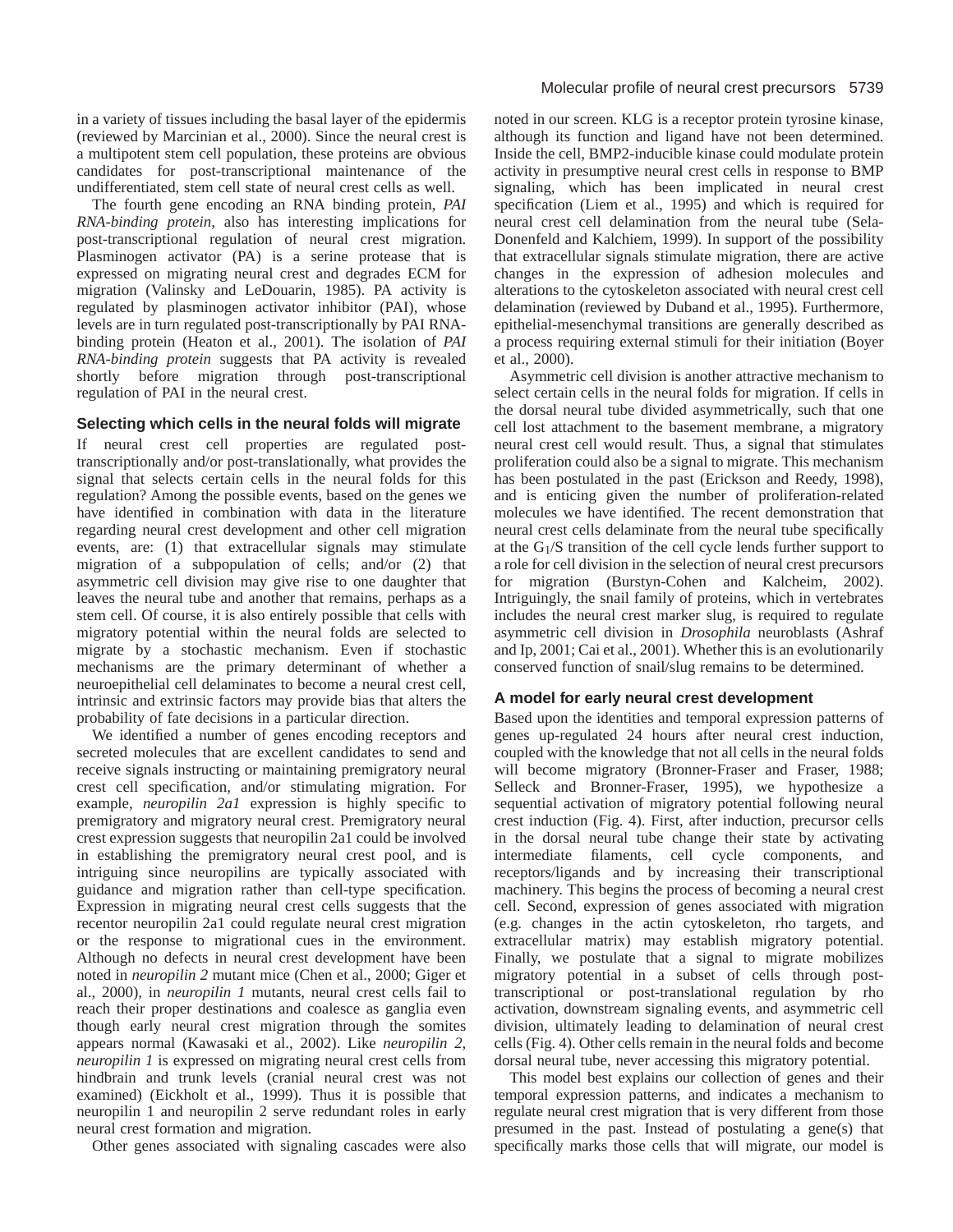

**Fig. 4.** Premigratory to migratory neural crest: sequential activation of migratory potential. The array of genes expressed 24 hours after neural crest induction, coupled with temporal analysis of expression patterns throughout neural crest development, make it possible to assemble a hypothesis for acquisition of migratory capacity. Following initial induction, cells in the neural folds begin the process of becoming neural crest cells (blue rectangles) by expressing intermediate filaments, proliferation factors, receptors and secreted signals, and increased transcriptional machinery (including known transcription factors such as slug). This is followed by the acquisition of migratory potential (yellow asterisks) with expression of components of the actin cytoskeleton, rho targets, extracellular matrix, and translational machinery. The signal to migrate mobilizes this migratory potential (yellow cell) through the activation of rho targets (Liu and Jessell, 1998) as a consequence of signaling through the BMP pathway (Sela-Donenfeld and Kalchiem, 1999) or asymmetric cell division (Erickson and Reedy, 1998). This results in the delamination of some cells from the neural folds. Cells that remain in the neural folds never access their migratory potential and become dorsal neural tube. Green: cytoskeleton; orange: proliferation; red: cell surface/signaling; purple: gene expression.

consistent with embryological observations of neural crest migration and with the events that take place in other migrating cell types. Our hypothesis is supported by the fact that no genes from this screen, or in the literature, exhibit a 'salt and pepper' distribution pattern within the neural folds, suggesting that there is no determined subpopulation within the neural tube with uniquely neural crest properties. Furthermore, there is ample evidence from cell lineage studies in avian and amphibian embryos that there is a shared neural tube/neural crest precursor and that the progeny of these precursors can mix even across the midline (Bronner-Fraser and Fraser, 1988; Collazo et al., 1993).

In summary, we provide a genomic analysis of the consequences of neural crest induction, creating a molecular profile of a cell type that cannot be purified or identified. Importantly, this analysis suggests previously unrecognized similarities with other migratory cells such as endothelial cells, and identifies new markers and new candidate regulatory molecules of neural crest development. Rather than examining the role of a single gene, we describe for the first time the consequences of an embryonic inductive event at a genomic level. This collection of genes, when incorporated with existing knowledge of neural crest development, suggests novel mechanisms for regulating the migration of a subset of cells from the neural folds, changing the way we view the process of neural crest migration. This approach has created testable hypotheses that open the door for future work on the developmental function of both known and novel molecules.

Special thanks to Constanza Gonzalez for her expert technical assistance. We gratefully acknowledge Jonathan Rast and Cristina

Calestani for patiently answering our many questions about macroarray screening. We thank Yun Kee and Carole LaBonne for useful discussions, and Scott Fraser, Andrew Groves and York Marahrens for critical reading of the manuscript. We are particularly grateful to Titus Brown for helpful discussions and aiding with the bioinformatics analysis. L. S. G. was supported by an NICHD NRSA Individual Postdoctoral Fellowship. This work was supported by USPHS NS36585.

#### **REFERENCES**

- **Allende, M., Amsterdam, A., Becker, T., Kawakami, K., Gaiano, N. and Hopkins, N.** (1996). Insertional mutagenesis in zebrafish identifies two novel genes, *pescadillo* and *dead eye*, essential for embryonic development. *Genes Dev*. **10**, 3141-3155.
- **Alliegro, M.** (2001). Pigpen and endothelial cell differentiation. *Cell Biol. Int.* **25**, 577-584.
- **Alliegro, M. and Alliegro, M.** (1996). A nuclear protein regulated during the transition from active to quiescent phenotype in cultured endothelial cells. *Dev. Biol.* **174**, 288-297.
- **Ashraf, S. and Ip, T.** (2001). The snail protein family regulates neuroblast expression of *inscuteable* and *string*, genes involved in asymmetry and cell division in *Drosophila*. *Development* **128**, 4757-4767.
- **Baker, J., Beddington, R. and Harland, R.** (1999). Wnt signaling in *Xenopus* embryos inhibits *Bmp4* expression and activates neural development. *Genes Dev.* **13**, 3149-3159.
- **Boukhelifa, M., Parast, M., Valtschanoff, J., LaMantia, A., Meeker, R. and Otey, C.** (2001). A role for the cytoskeleton-associated protein palladin in neurite outgrowth. *Mol. Biol. Cell* **12**, 2721-2729.
- **Boyer, B., Valles, A. and Edme, N.** (2000). Induction and regulation of epithelial-mesenchymal transitions. *Biochem. Pharm.* **60**, 1091-1099.
- **Bronner-Fraser, M. and Fraser, S.** (1988). Cell lineage analysis shows multipotentiality of some avian neural crest cells. *Nature* **335**, 161-164.
- **Burstyn-Cohen, T. and Kalcheim, C.** (2002). Association between the cell cycle and neural crest delamination through specific regulation of G1/S transition. *Dev. Cell* **3**, 383-395.
- **Cai, Y., Chia, W. and Yang, X.** (2001). A family of snail-related zinc finger proteins regulates two distinct and parallel mechanisms that mediate *Drosophila* neuroblast asymmetric cell divisions. *EMBO J.* **20**, 1704-1714.
- **Chen, H., Bagri, A., Zupicich, J., Zou, Y., Stoeckli, E., Pleasure, S., Lowenstein, D., Skarnes, W., Chédotal, A. and Tessier-Lavigne, M.** (2000). Neuropilin-2 regulates the development of select cranial and sensory nerves and hippocampal mossy fiber projections. *Neuron* **25**, 43- 56.
- **Clark, E., Golub, T., Lander, E. and Hynes, R.** (2000). Genomic analysis of metastasis reveals an essential rold for RhoC. *Nature* **406**, 532-535.
- **Collazo, A., Bronner-Fraser, M. and Fraser, S.** (1993). Vital dye labelling of Xenopus laevis trunk neural crest reveals multipotency and novel pathways of migration. *Development* **118**, 363-376.
- **Colognato, H. and Yurchenco, P.** (2000). Form and function: the laminin family of heterotrimers. *Dev. Dyn.* **218**, 213-234.
- **Crittenden, S., Bernstein, D., Bachorik, J., Thompson, B., Gallegos, M., Petcherski, A., Moulder, G., Barstead, R., Wickens, M. and Kimble, J.** (2002). A conserved RNA-binding protein controls germline stem cells in *Caenorhabditis elegans*. *Nature* **417**, 660-663.
- **Dickinson, M., Selleck, M., McMahon, A. and Bronner-Fraser, M.** (1995). Dorsalization of the neural tube by the non-neural ectoderm. *Development* **121**, 2099-2106.
- **Doi, M., Thyboll, J., Kortesmaa, J., Jansson, K., Iivanainen, A., Parvardeh, M., Timpl, R., Hedin, U., Swedenborg, J. and Tryggvason, K.** (2002). Recombinant human laminin-10 (alpha5beta1gamma1). *J. Biol. Chem.* **277**, 12741-12748.
- **Duband, J., Monier, F., Delannet, M. and Newgreen, D.** (1995). Epitheliummesenchyme transition during neural crest development. *Acta Anat*. **154**, 63- 78.
- **Eickholt, B., Mackenzie, S., Graham, A., Walsh, F. and Doherty, P.** (1999). Evidence for collapsin-1 functioning in the control of neural crest migration in both trunk and hindbrain regions. *Development* **126**, 2181-2189.
- **Endo, Y., Osumi, N. and Wakamatsu, Y.** (2002). Bimodal functions of Notch-mediated signaling are involved in neural crest formation during avian ectoderm development. *Development* **129**, 863-873.
- **Erickson, C. and Reedy, M.** (1998). Neural crest development: the interplay